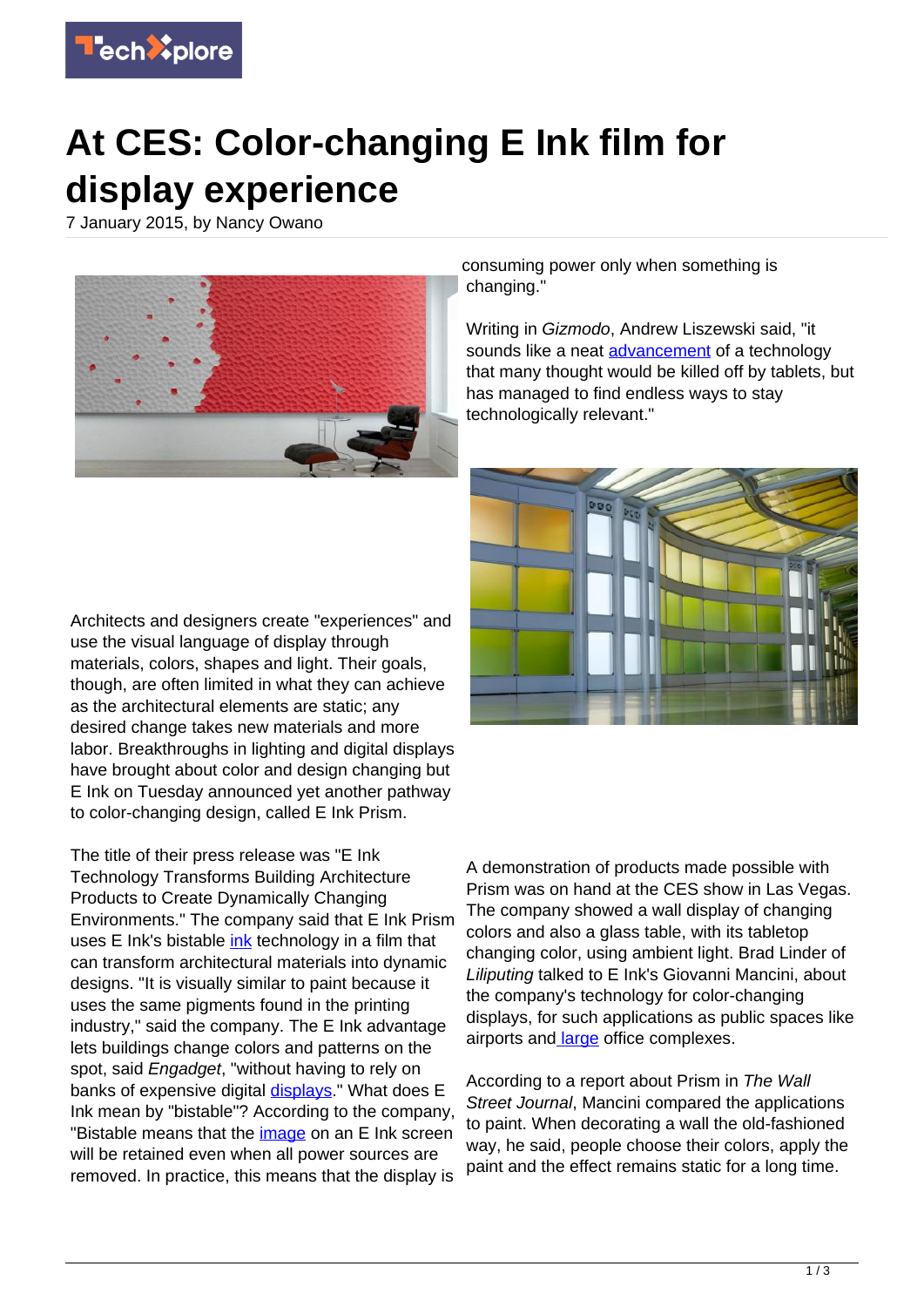

With Prism, the colors can change at random, via conscious programming or external stimuli. "What E **consumption** and industry- leading energy Ink is **doing** is taking pigments and controlling those efficiency," which it said significantly reduces the pigments," Mancini said. promoted by the [company](https://techxplore.com/tags/company/) is its "[low power](https://techxplore.com/tags/low+power+consumption/) need for electrical connections.

With this **[electronic ink technology](https://techxplore.com/tags/electronic+ink+technology/)**, color changes and architects and designers can integrate various materials with changeable colors and patterns. One such result might be animated textured walls, where animated paint is unleashed to hold visitors' attention. Patterns as well as colors can be programmed. © 2015 Tech Xplore

Is Prism available now for businesses? Mancini said Prism as shown was a prototype. He said the company was working with partners in businesses to incorporate the company's technology into their products.

The company site pointed out that "Programmable patterns and shapes can be integrated to create designs or function. Doors can indicate if a conference room is occupied, wall designs can respond to noise, temperature, or motion in the room. Whatever the idea, the opportunities are endless and only limited by a designer's imagination."

Would Prism be a power hog? An advantage

**More information:** [eink.com/ces2015/](http://eink.com/ces2015/)